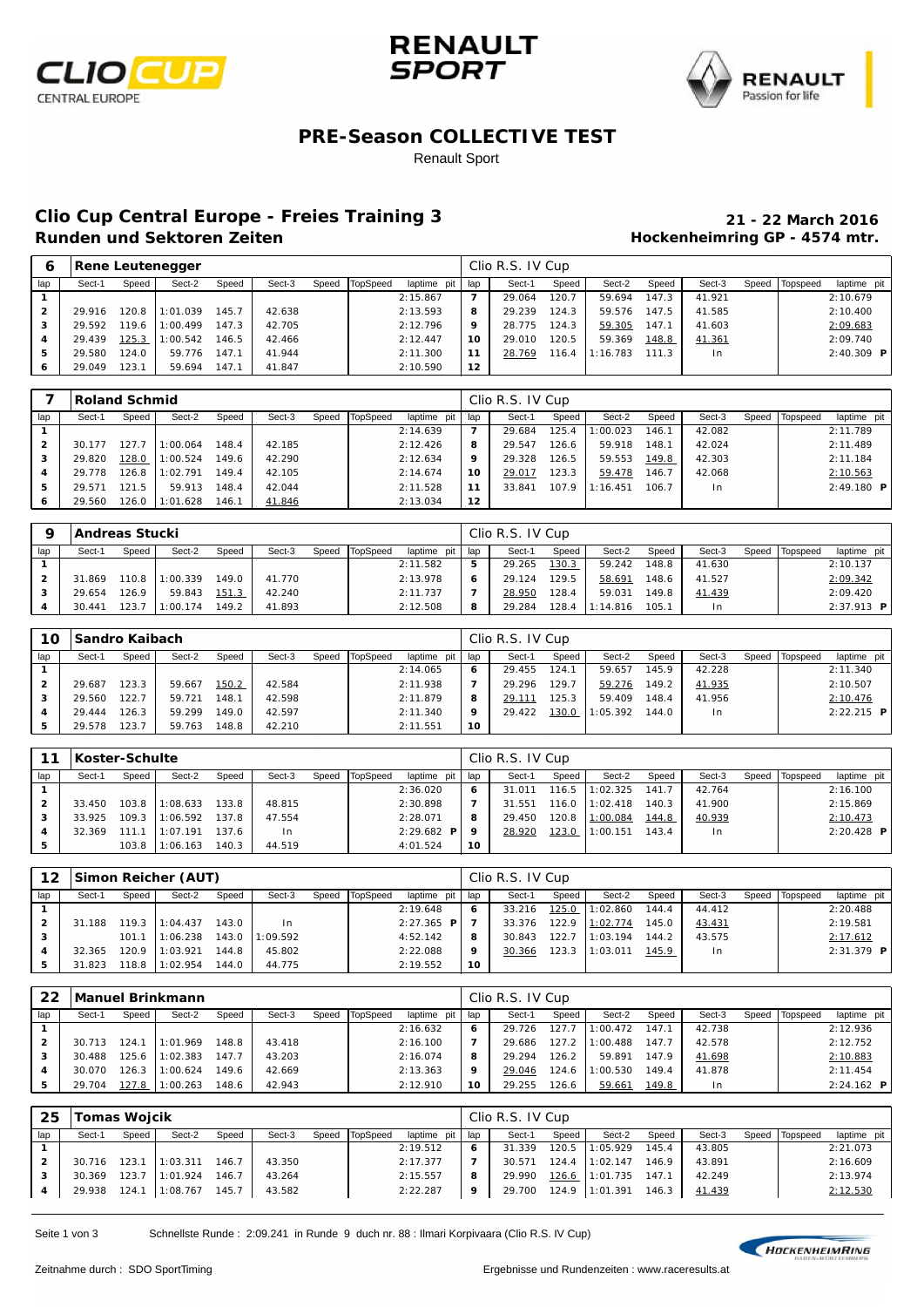





### **PRE-Season COLLECTIVE TEST**

#### Renault Sport

## **Clio Cup Central Europe - Freies Training 3 21 - 22 March 2016**

**Hockenheimring GP - 4574 mtr.** 

30.701 122.0 1:02.529 149.0 43.963 2:17.193 **10** 29.471 126.0 1:01.156 147.3 In 2:18.652 **P**

| Speed<br>Sect-2   | Sect-3<br>Speed | Topspeed<br>laptime pit |
|-------------------|-----------------|-------------------------|
|                   |                 |                         |
| 147.5<br>1:04.344 | 41.769          | 2:15.064                |
| 1:09.588<br>100.4 | 48.567          | 2:28.293                |
| 59.426<br>149.4   | 41.596          | 2:10.420                |
| 147.1<br>59.273   | 41.302          | 2:09.285                |
| 1:07.566<br>125.4 | 1 <sub>n</sub>  | 2:28.908 <b>P</b>       |
|                   |                 |                         |

|     | 36   Dino Calcum |       |                  |       |        |       |          |               |       | Clio R.S. IV Cup |       |        |       |        |                |              |  |
|-----|------------------|-------|------------------|-------|--------|-------|----------|---------------|-------|------------------|-------|--------|-------|--------|----------------|--------------|--|
| lap | Sect-1           | Speed | Sect-2           | Speed | Sect-3 | Speed | TopSpeed | laptime pit I | l lap | Sect-1           | Speed | Sect-2 | Speed | Sect-3 | Speed Topspeed | laptime pit  |  |
|     |                  |       |                  |       | In.    |       |          | 2:29.650 P    |       | 29.287           | 124.6 | 59.859 | 145.9 | 40.575 |                | 2:09.721     |  |
|     |                  |       | $113.2$ 1:02.629 | 144.0 | 42.695 |       |          | 14:42.750     | 5     | 29.776           | 130.4 | 59.630 | 141.5 | In.    |                | $2:16.515$ P |  |
|     | 30.760           |       | 123.3 11:00.643  | 145.2 | 41.671 |       |          | 2:13.074      | -6    |                  |       |        |       |        |                |              |  |

| 44  | <b>Lisa Brunner</b> |       |                 |       |        |       |          |              |       | Clio R.S. IV Cup |       |                |       |        |                |                      |  |
|-----|---------------------|-------|-----------------|-------|--------|-------|----------|--------------|-------|------------------|-------|----------------|-------|--------|----------------|----------------------|--|
| lap | Sect-1              | Speed | Sect-2          | Speed | Sect-3 | Speed | TopSpeed | laptime pit  | l lap | Sect-1           | Speed | Sect-2         | Speed | Sect-3 | Speed Topspeed | laptime pit          |  |
|     |                     |       |                 |       |        |       |          | 2:33.008     | 5     | 32.318           | 114.6 | 1:04.823       | 144.0 | 45.263 |                | 2:22.404             |  |
|     | 41.296              | 93.3  | 1:08.713        | 138.3 | 49.006 |       |          | 2:39.015     | 6     | 30.708           | 122.0 | 1:02.803       | 143.0 | 45.435 |                | 2:18.946             |  |
| 3   | 34.750              |       | 103.5 11:07.756 | 139.0 | In.    |       |          | $2:33.645$ P |       | 31.094           |       | 121.5 1:02.329 | 147.3 | In.    |                | $2: 23.095$ <b>P</b> |  |
| 4   |                     | 103.8 | 1:06.441        | 141.2 | 47.653 |       |          | 9:16.071     | 8     |                  |       |                |       |        |                |                      |  |

| 50  | Hertner-Dieter |       |          |       |        |       |          |             |                          | Clio R.S. IV Cup |         |          |       |                |       |          |                      |
|-----|----------------|-------|----------|-------|--------|-------|----------|-------------|--------------------------|------------------|---------|----------|-------|----------------|-------|----------|----------------------|
| lap | Sect-1         | Speed | Sect-2   | Speed | Sect-3 | Speed | TopSpeed | laptime pit | I lap                    | Sect-1           | Speed   | Sect-2   | Speed | Sect-3         | Speed | Topspeed | laptime pit          |
|     |                |       |          |       |        |       |          | 2: 44.091   | 5                        | 34.616           | 110.8   | 1:10.612 | 134.7 | 47.390         |       |          | 2:32.618             |
|     | 34.992         | 100.4 | 1:13.875 | 133.2 | 51.467 |       |          | 2:40.334    | 6                        | 33.783           | $114.0$ | 1:06.197 | 136.2 | 47.337         |       |          | 2: 27.317            |
|     | 41.721         | 61.0  | 1:12.626 | 129.5 | 49.948 |       |          | 2: 44.295   | $\overline{\phantom{a}}$ | 34.857           | 112.3   | 1:07.151 | 134.2 | 46.169         |       |          | 2:28.177             |
|     | 34.100         | 106.5 | 1:08.941 | 136.7 | 48.063 |       |          | 2:31.104    | 8                        | 32.431           | 110.1   | 1:06.511 | 138.6 | 1 <sub>n</sub> |       |          | $3: 27.585$ <b>P</b> |

| 52  | <b>IFrank Schumm</b> |       |           |       |        |       |          |             |                | Clio R.S. IV Cup |           |                |       |        |       |          |                     |
|-----|----------------------|-------|-----------|-------|--------|-------|----------|-------------|----------------|------------------|-----------|----------------|-------|--------|-------|----------|---------------------|
| lap | Sect-1               | Speed | Sect-2    | Speed | Sect-3 | Speed | TopSpeed | laptime pit | lap            | Sect-1           | Speed     | Sect-2         | Speed | Sect-3 | Speed | Topspeed | laptime pit         |
|     |                      |       |           |       |        |       |          | 2:16.961    | $\overline{7}$ | 30.013           | 122.2     | 1:00.241       | 147.5 | 42.994 |       |          | 2:13.248            |
|     | 30.259               | 123.6 | 11:01.315 | 147.5 | 44.388 |       |          | 2:15.962    | 8              | 29.673           | 120.1     | 1:00.782       | 147.1 | 42.768 |       |          | 2:13.223            |
| 3   | 30.608               | 120.7 | 1:01.492  | 148.8 | 43.753 |       |          | 2:15.853    | 9              | 29.619           | $123.4$ 1 | 1:00.551       | 147.5 | 42.109 |       |          | 2:12.279            |
| 4   | 31.588               | 124.4 | 1:01.932  | 147.9 | 43.593 |       |          | 2:17.113    | 10             | 29.056           | 121.2 l   | 1:00.269       | 146.5 | 42.085 |       |          | 2:11.410            |
| 5   | 30.236               | 124.7 | 1:00.377  | 147.9 | 43.284 |       |          | 2:13.897    | 11             | 29.411           |           | 121.9 1:00.153 | 146.7 | l n    |       |          | $2:18.449$ <b>P</b> |
| 6   | 30.254               | 120.9 | 1:00.650  | 147.9 | 43.024 |       |          | 2:13.928    | 12             |                  |           |                |       |        |       |          |                     |

| 53  | <b>Moritz Weeber</b> |       |           |       |        |       |          |             |     | Clio R.S. IV Cup |       |          |       |        |       |          |                     |
|-----|----------------------|-------|-----------|-------|--------|-------|----------|-------------|-----|------------------|-------|----------|-------|--------|-------|----------|---------------------|
| lap | Sect-1               | Speed | Sect-2    | Speed | Sect-3 | Speed | TopSpeed | laptime pit | lap | Sect-1           | Speed | Sect-2   | Speed | Sect-3 | Speed | Topspeed | laptime pit         |
|     |                      |       |           |       |        |       |          | 2:18.908    | 7   | 29.853           | 123.4 | 1:00.610 | 145.2 | 42.995 |       |          | 2:13.458            |
|     | 30.132               | 118.9 | 1:01.188  | 146.3 | 44.038 |       |          | 2:15.358    | 8   | 30.099           | 111.7 | 1:04.260 | 147.1 | 43.059 |       |          | 2:17.418            |
|     | 29.940               | 118.2 | 11:01.119 | 145.0 | 43.758 |       |          | 2:14.817    | 9   | 29.649           | 124.1 | 1:00.671 | 149.6 | 42.086 |       |          | 2:12.406            |
| 4   | 29.989               | 121.9 | 1:01.188  | 144.8 | 43.704 |       |          | 2:14.881    | 10  | 29.864           | 119.6 | 1:00.241 | 147.3 | 41.956 |       |          | 2:12.061            |
| 5   | 30.237               | 122.2 | 1:00.187  | 145.4 | 43.214 |       |          | 2:13.638    | 11  | 29.624           | 120.8 | 59.778   | 146.9 | $\ln$  |       |          | $2:18.452$ <b>P</b> |
| 6   | 29.840               | 122.0 | 1:00.157  | 144.4 | 43.343 |       |          | 2:13.340    | 12  |                  |       |          |       |        |       |          |                     |

| 88             |        |       | Ilmari Korpivaara (FIN) |       |        |       |          |             |     | Clio R.S. IV Cup |       |          |               |        |       |          |                     |
|----------------|--------|-------|-------------------------|-------|--------|-------|----------|-------------|-----|------------------|-------|----------|---------------|--------|-------|----------|---------------------|
| lap            | Sect-1 | Speed | Sect-2                  | Speed | Sect-3 | Speed | TopSpeed | laptime pit | lap | Sect-1           | Speed | Sect-2   | Speed         | Sect-3 | Speed | Topspeed | laptime pit         |
|                |        |       |                         |       |        |       |          | 2:15.637    | 6   | 29.645           | 128.6 | 59.348   | 147.5         | 41.863 |       |          | 2:10.856            |
| $\overline{2}$ | 30.275 | 124.  | 1:00.105                | 144.6 | 42.840 |       |          | 2:13.220    | 7   | 29.515           | 126.0 | 59.357   | 147.5         | 41.970 |       |          | 2:10.842            |
| 3              | 30.802 | 129.8 | 1:00.000                | 143.8 | 42.817 |       |          | 2:13.619    | 8   | 30.728           | 126.6 | 1:00.535 | 145.2         | 41.343 |       |          | 2:12.606            |
| 4              | 29.743 | 28.0  | 1:00.003                | 146.1 | 42.445 |       |          | 2:12.191    | 9   | 29.287           | 125.0 | 58.890   | <u> 148.1</u> | 41.064 |       |          | 2:09.241            |
|                | 29.712 | 127.8 | 1:00.069                | 145.9 | 42.065 |       |          | 2:11.846    | 10  | 29.193           | 126.2 | 1:01.365 | 133.8         | I n    |       |          | $2:19.889$ <b>P</b> |

| 89           | Nils Mierschke |       |          |       |        |       |          |             |     | Clio R.S. IV Cup |       |          |       |        |       |          |                      |  |
|--------------|----------------|-------|----------|-------|--------|-------|----------|-------------|-----|------------------|-------|----------|-------|--------|-------|----------|----------------------|--|
| lap          | Sect-1         | Speed | Sect-2   | Speed | Sect-3 | Speed | TopSpeed | laptime pit | lap | Sect-1           | Speed | Sect-2   | Speed | Sect-3 | Speed | Topspeed | laptime pit          |  |
|              |                |       |          |       |        |       |          | 2:15.288    | 6   | 29.593           | 126.3 | 1:02.716 | 146.5 | 1n     |       |          | $2: 20.358$ <b>P</b> |  |
| $\mathbf{2}$ | 30.613         | 119.1 | 1:00.530 | 148.1 | 42.912 |       |          | 2:14.055    |     |                  | 123.6 | 1:14.308 | 112.4 | 47.710 |       |          | 3: 41.611            |  |
|              | 29.763         | 120.5 | 1:02.736 | 147.1 | 42.455 |       |          | 2:14.954    | 8   | 28.990           | 124.4 | 59.495   | 148.8 | 41.167 |       |          | 2:09.652             |  |
|              | 29.764         | 123.3 | 59.843   | 147.7 | 44.269 |       |          | 2:13.876    | 9   | 28.807           | 123.9 | 59.232   | 149.4 | 41.356 |       |          | 2:09.395             |  |
| 5            | 29.839         | 126.0 | 59.725   | 148.7 | 42.238 |       |          | 2:11.802    | 10  | 29.118           | 122.2 | 59.366   | 147.5 | In.    |       |          | $2:24.061$ P         |  |
|              |                |       |          |       |        |       |          |             |     |                  |       |          |       |        |       |          |                      |  |

Seite 2 von 3 Schnellste Runde : 2:09.241 in Runde 9 duch nr. 88 : Ilmari Korpivaara (Clio R.S. IV Cup)